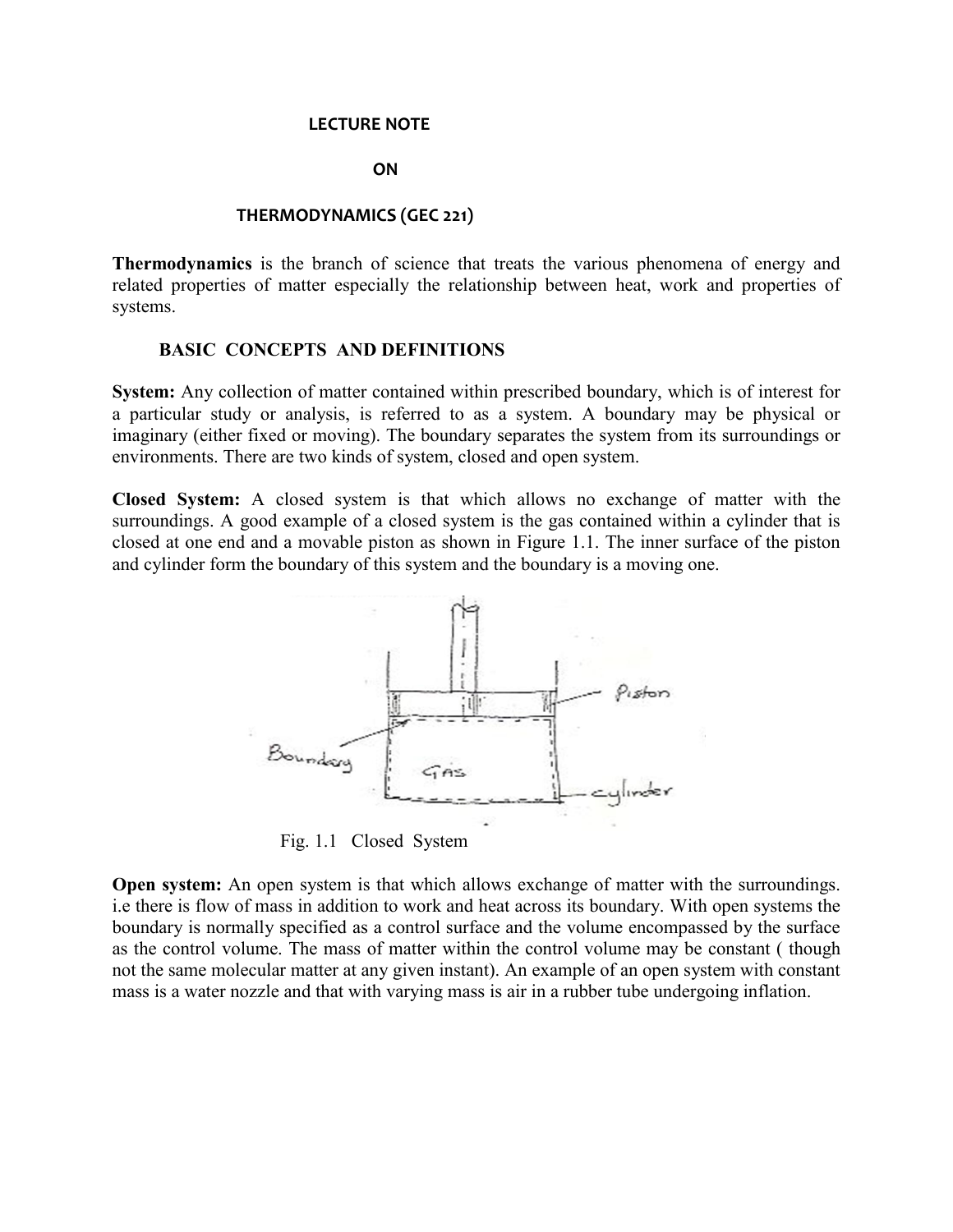

Fig. 1.2 Open System

**State:** At any instant or time a system is in a condition called state, which encompass all that can be said about the result of any measurement and observation that can be performed on the system at that time.

**Process:** That which changes the state of a system.

**Path:** path of a process is the series of state points passed through during process.

**Cyclic process:** is one in which the final state of the system is identical with its initial state. Such a system is said to have undergone a cycle.

**Property:** any observable characteristics of a system is referred to as property of the system. The thermodynamic properties are pressure, volume, temperature, internal energy, enthalpy and entropy. Properties may be classified as **intensive or extensive** as they are independent or dependent of mass of the system. For example, temperature, pressure, specific volume and density are intensive properties, while total volume, total mass, total energy in a system, internal energy, enthalpy and entropy are extensive properties. If a change in the value of a property depends only on the initial and final states of the system, and is independent of the process undergone by the system during a change of state, it is called a state/ point function. e.g temperature, pressure and entropy.

**State functions** are written as exact differentials e.g pressure  $\int_1^2 dp = P_2 - P_1$ . **Path functions** have their values depend on the path followed during the process of changing their states i.e their history is important in determining their values in the final equilibrium state. Examples are heat and work written as inexact/partial differential as  $\partial Q$  and ∂w respectively. e.g heat  $\int_1^2 \partial Q \neq Q_2$  – Q<sub>1</sub> but  $\int_{1}^{2} \partial Q = Q_{1-2}$ 

**Specific properties:** are those for a unit mass and are extensive by definition e.g. specific volume.

**Energy:** The general term is the capacity to produce an effect. It appears in many forms which are related to each other by the fact that the conversion can be defined with the precision.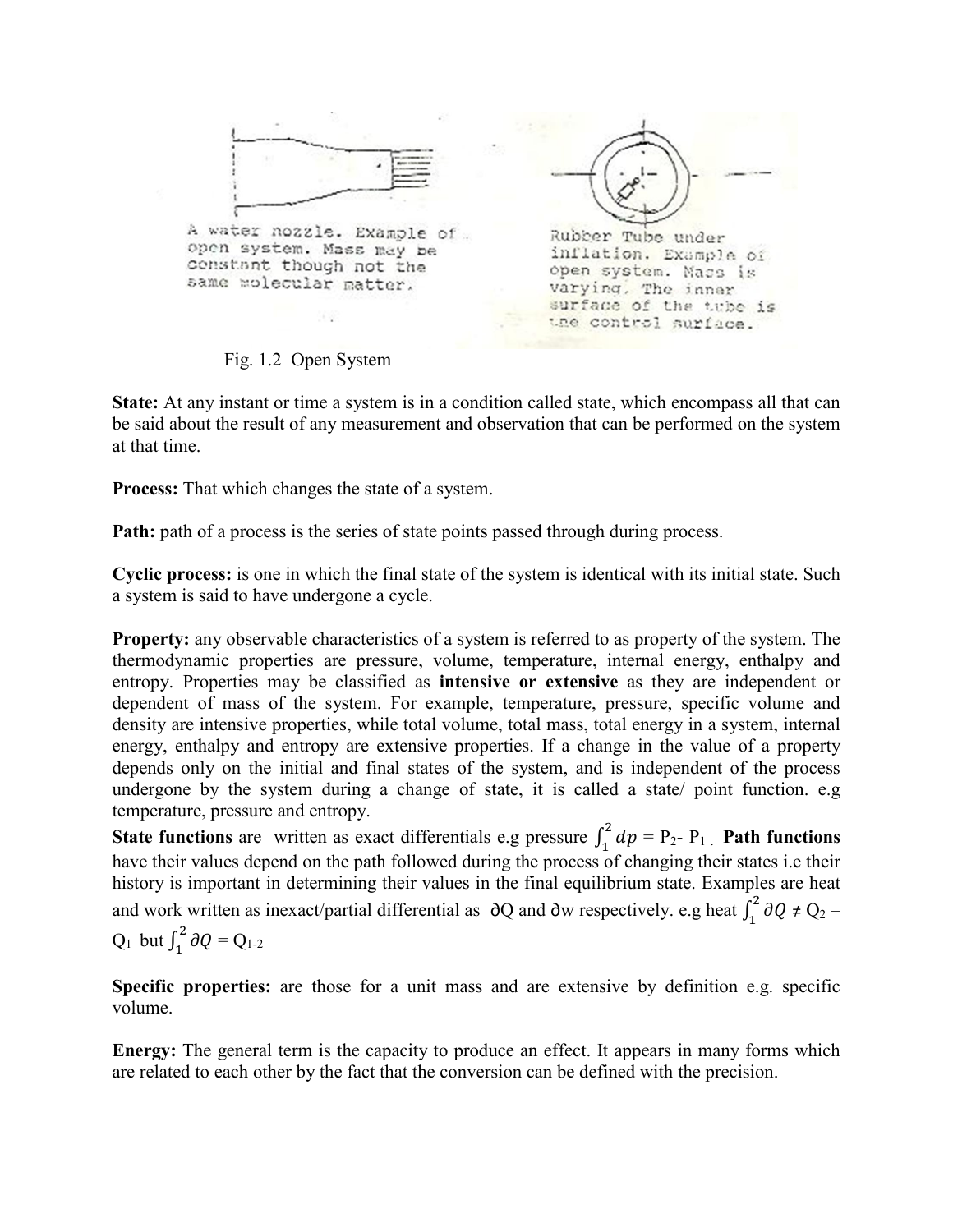**Internal Energy:** the sum of various forms of energy that a system has is the internal energy of the system. It is a property of the system. The absolute amount of internal energy that a system has is never known, but internal energy changes can be measured from any convenient datum.

**Isolated System :** is one that is completely impervious to its surrounding neither mass nor energy cross its boundary.

### **PROCESSES AND CYCLE**

**Thermodynamic Processes:** is the path of successive states through which a system passes in changing its states. When the processes are performed on a system is such a way that the final state is identical with the initial state, the closed system is said to have undergone a thermodynamic cycle or cyclic process.





Fig. 1.3 Thermodynamic process Fig. 1.4 Thermodynamic Cycle

### **REVERSIBILITY**

**Reversible Process:** May be defined as a process between two states during which the system passes through a series of equilibrium states. A reversible process between two states can be drawn as a line on any diagram of properties. When a fluid undergoes a reversible process, both the fluid and its surroundings can always be restored to their original states. In practice, the fluid undergoing a process cannot be kept in its intermediate states and a continuous path cannot be traced on diagram of properties. Such a real process is called **irreversible process** and is usually represented by a dotted line joining the end states to indicate the intermediate states are indeterminate.



Fig. 1.5 Reversible process



Fig. 1.6 Irreversible process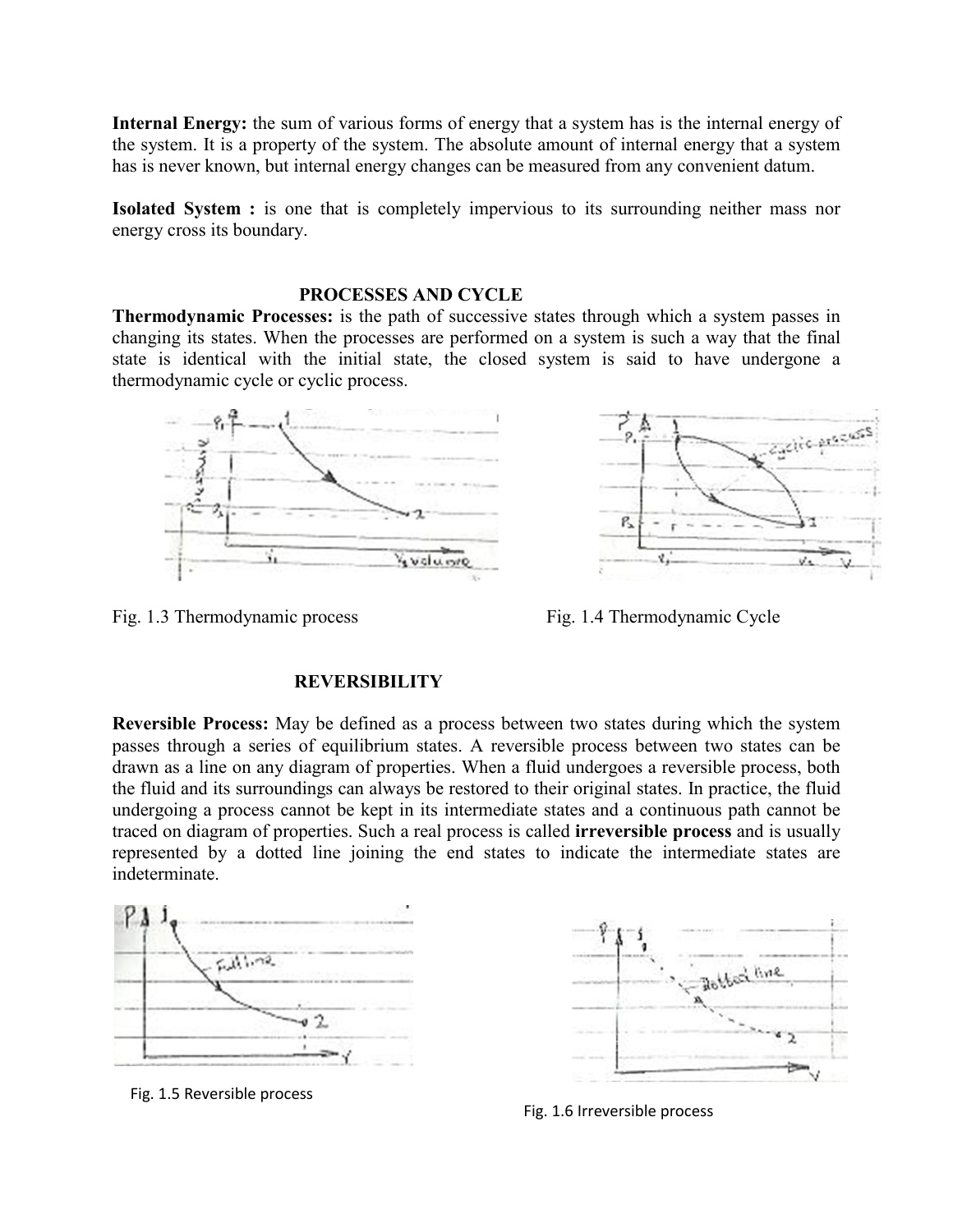The criteria for reversibility include:

- (a) Absence of friction i.e no internal or mechanical friction
- (b) No finite pressure difference between the fluid and its surroundings (i.e infinitely slow process)
- (c) No heat transfer across a finite temperature difference.

From the criteria stated above, it is apparent that no real process is reversible but a close approximation to an internal reversibility may be obtained in many practical processes.

## **TEMPERATURE**

**Temperature** is an intensive property, which determines the degree of hotness or the level of heat intensity of a body. When a hot body and a cold body are brought in contact with each other, heat energy is transferred from the hot body to the cold body until the two bodies are said to have equal temperature if there is no change in any of their observable properties.

If a body A has the same temperature with body B when brought together and body B when in contact with a third body C shows no change in any observable characteristics, then bodies A and C when brought into contact will also show no change in their characteristics. That is, if two bodies are each equal in temperature to a third body, they are equal in temperature to each other. This principle of thermal equilibrium is often called the **Zeroth law of Thermodynamics.**

**Scale of Temperature:** A temperature scale is an arbitrary thing. The Fahrenheit and Celsius (Centigrade) scales are based on melting and boiling points for water at 1 atmosphere. The respective temperatures are 32 and 212 degrees in the former and 0 and 100 degrees in the latter. The thermodynamic temperature scale which is measured from a point of absolute zero will be discussed later.

**Thermometer:** is a system with a readily observable characteristics termed a thermometric property. The systems are equal in temperature when there is no change in any property when they are brought into contact.

## **WORK AND HEAT**

For a closed system to undergo change of state, this must be accompanied by the appearance of work and heat at the boundary. In mechanics, work is defined as the product of force and distance (d) moved in the direction of the force.

Mathematically, work done  $W = F x d$ , where Force = pressure x area. The basic unit of work in SI system is in Nm or Joule. Work is a transient quantity which only appears at the boundary while a change of state is taking place within a system. Work can therefore be described in thermodynamics as a form of energy transfer which appears at the boundary when a system changes its state due to the movement of a part of the boundary under the action of a force.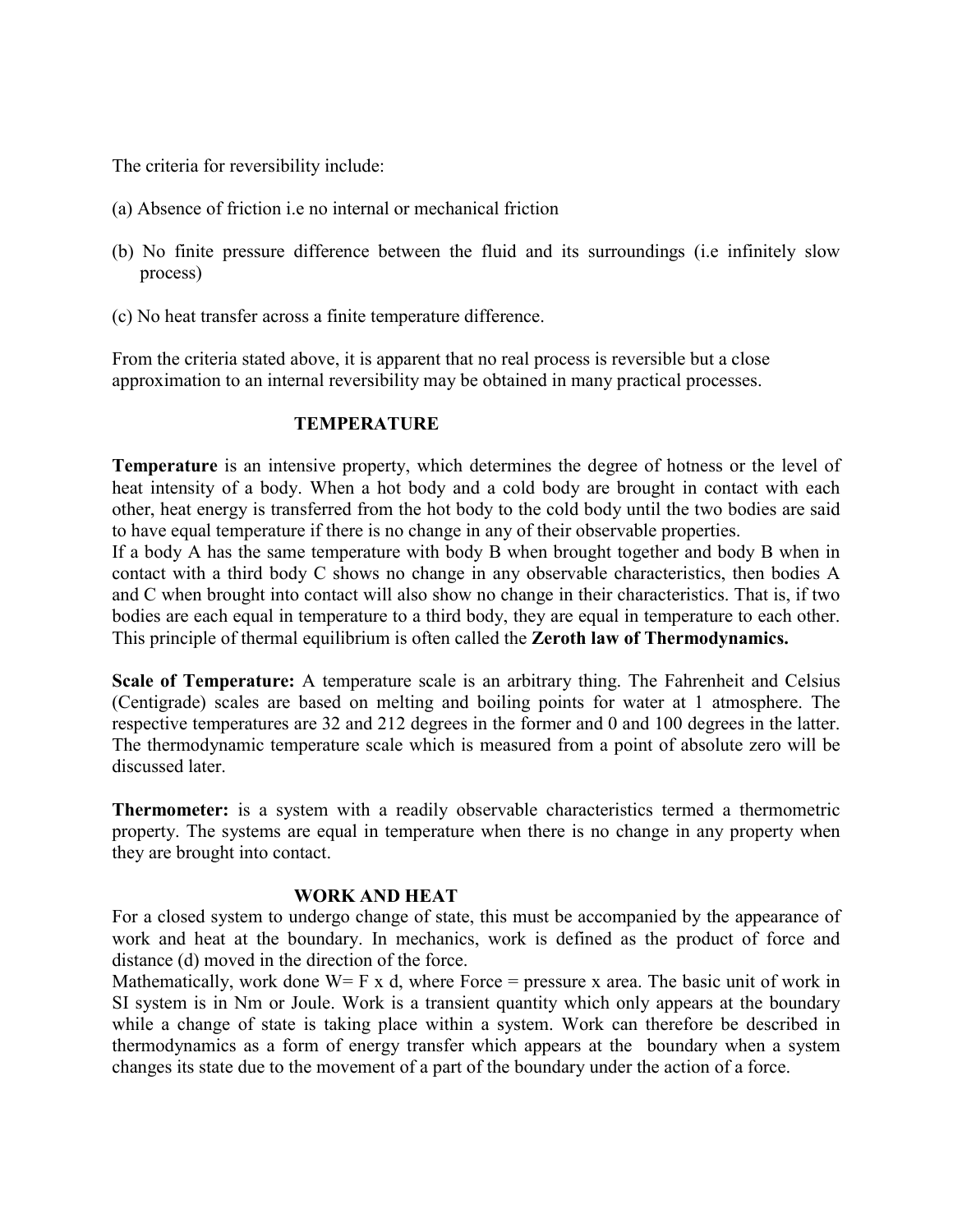By convention, work done by the system on the surroundings is taken to be positive i.e.  $W_{out}$  = +ve e.g when a fluid expands within a cylinder pushing a piston outwards. Conversely, work done on the system by the surroundings is taken to be negative i.e.  $W_{in}$  = -ve e.g when a piston compresses a fluid within a cylinder.

Heat can also be described in an analogous manner to work as a form of energy transfer that appears at the boundary when a system changes its state due to a difference in temperature between the system and its surroundings. Heat is transitory energy like work and can never be contained or possessed by a body

By sign convention, heat flowing into a system from the surroundings is taken to be positive i.e  $Q_{in}$  = +ve while heat flowing from the system to the surroundings is taken to be negative.ie  $Q_{out}$  = -ve. It is worth noting that both heat and work are not thermodynamic properties and therefore they are path path functions whose values depend on the particular path followed during the process. Hence heat and work are written as inexact differentials in the forms ∂Q and ∂W respectively.

i.e  $\int_1^2 \partial W = W_{1\cdot 2}$  and  $\int_1^2 \partial Q = Q_{1\cdot 2}$ 

#### **REVERSIBLE WORK**

Consider an ideal frictionless fluid contained in a cylinder behind a piston. Assume the pressure and temperature of the fluid are uniform and that there is no friction between the piston and the cylinder walls.

Let the cross-sectional area of the piston be A, and the fluid pressure be p, let the pressure of the surroundings be (p-dp). The restraining force exerted by the surroundings on the piston is (pdp)A. Let the piston move under the action of the force exerted by the fluid a distance dl to the right. Then, the work done by the fluid on the piston is given by the force times the distance moved. ie. Work done  $= pA x dl = pdv$ 

Where dv is a small increase in volume.



Fig. 1.7 Fluid in a cylinder undergoing expansion

Or for a mass m,  $dW = m\rho dv$ , where v is the specific volume. This is only true when criteria (a) and (b) for reversibility hold.

When a fluid undergoes a reversible process, a series state points can be joined up to form a line on a diagram of properties. The workdone by the fluid during any reversible process is therefore given by the area under the line of the process plotted on a p-v diagram as shown in Fig. 1.8.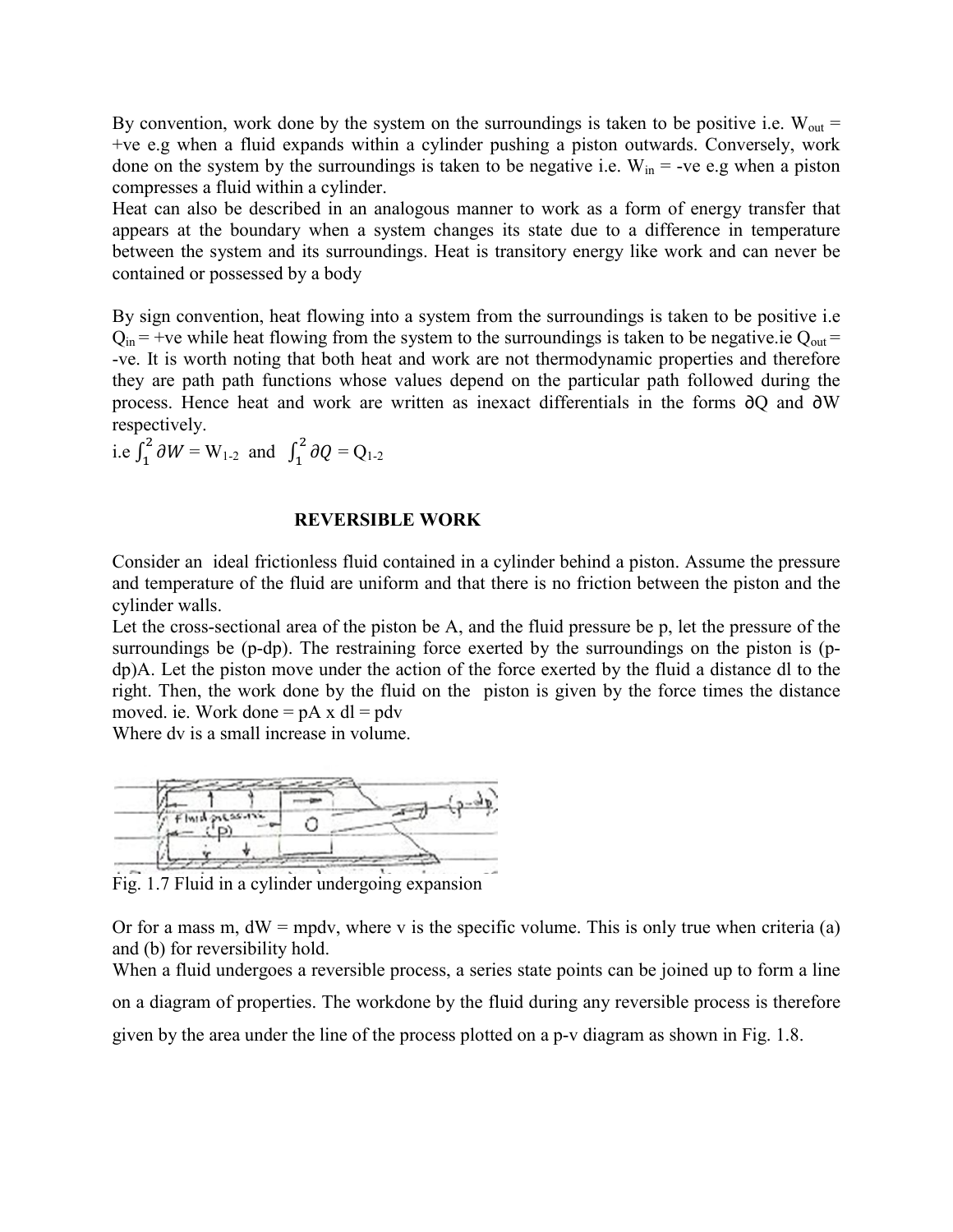

Fig. 1.8 Reversible expansion process on a p-v diagram

### **Example 1.1**

A fluid of unit mass at an initial pressure 6 bar and specific volume of 0.36  $m^3/kg$  which is enclosed in a cylinder behind a piston undergoes a reversible expansion process according to a law  $pv^2$  constant. The final pressure is 1.2 bar. Calculate the work done during the expansion process.

 $\overline{\phantom{a}}$ 

**Solution** 



For unit mass  $m = 1$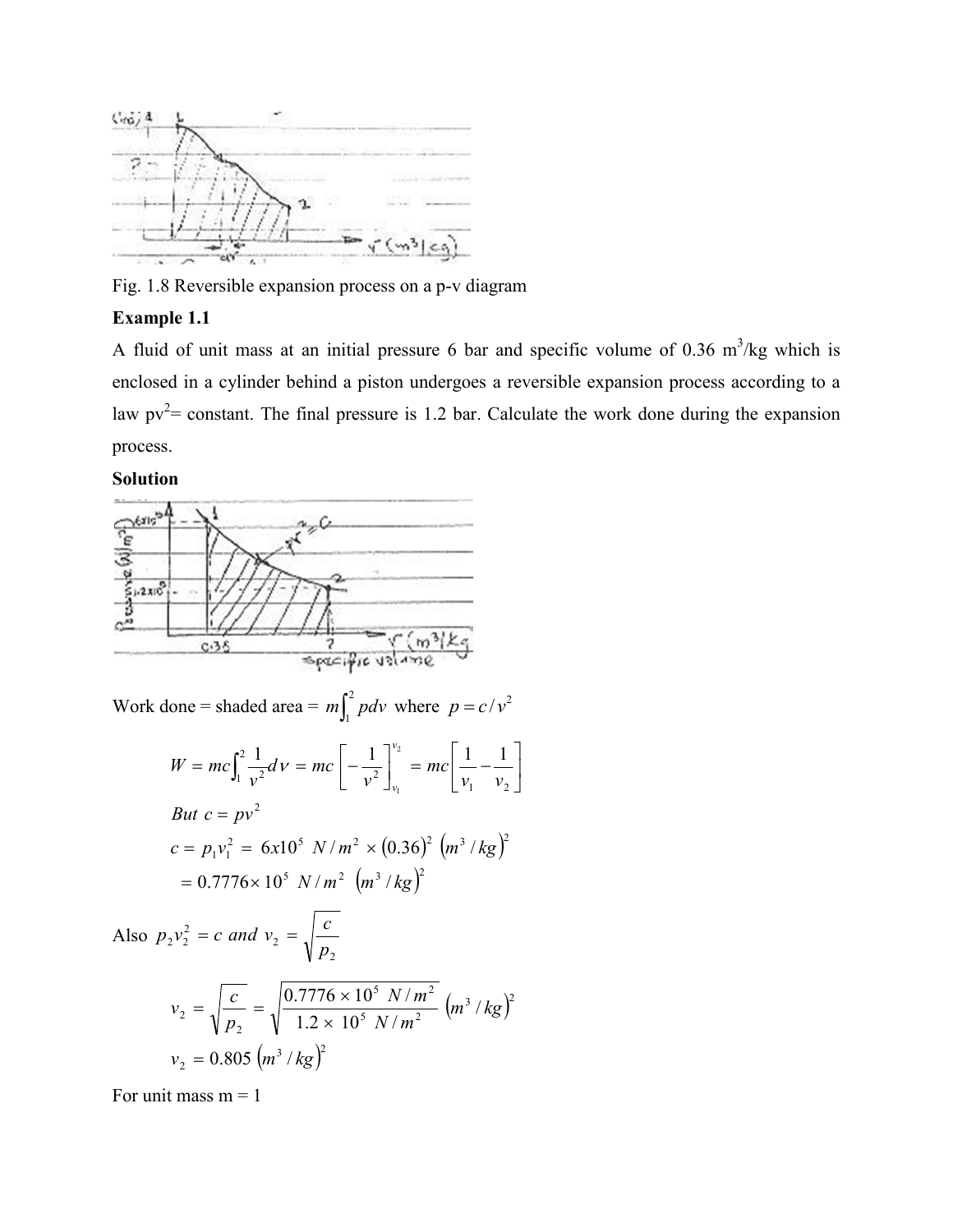$$
\therefore W = C \left[ \frac{1}{v_1} - \frac{1}{v_2} \right] = 0.7776 \times 10^3 \left[ \frac{1}{0.36} - \frac{1}{0.805} \right] \frac{N m^2 (m^3 / kg)^2}{m^3 / kg}
$$
  
= 119403.73 Nm/kg  
= 119.404 kJ/kg

### **Example 1.2**

A fluid of unit mass which is enclosed in a cylinder at an initial pressure of 30 bar is allowed to undergo a reversible expansion process behind a piston according to a law  $pv^2$  = constant until the volume is doubled. The fluid is then cooled reversibly at constant pressure until the piston regains its original position. With the piston firmly locked in position, heat is then supplied reversibly until the pressure rises to the original value of 30 bar. Calculate the net work done the fluid for an initial volume of  $0.075 \text{ m}^3$ 

### **Solution**

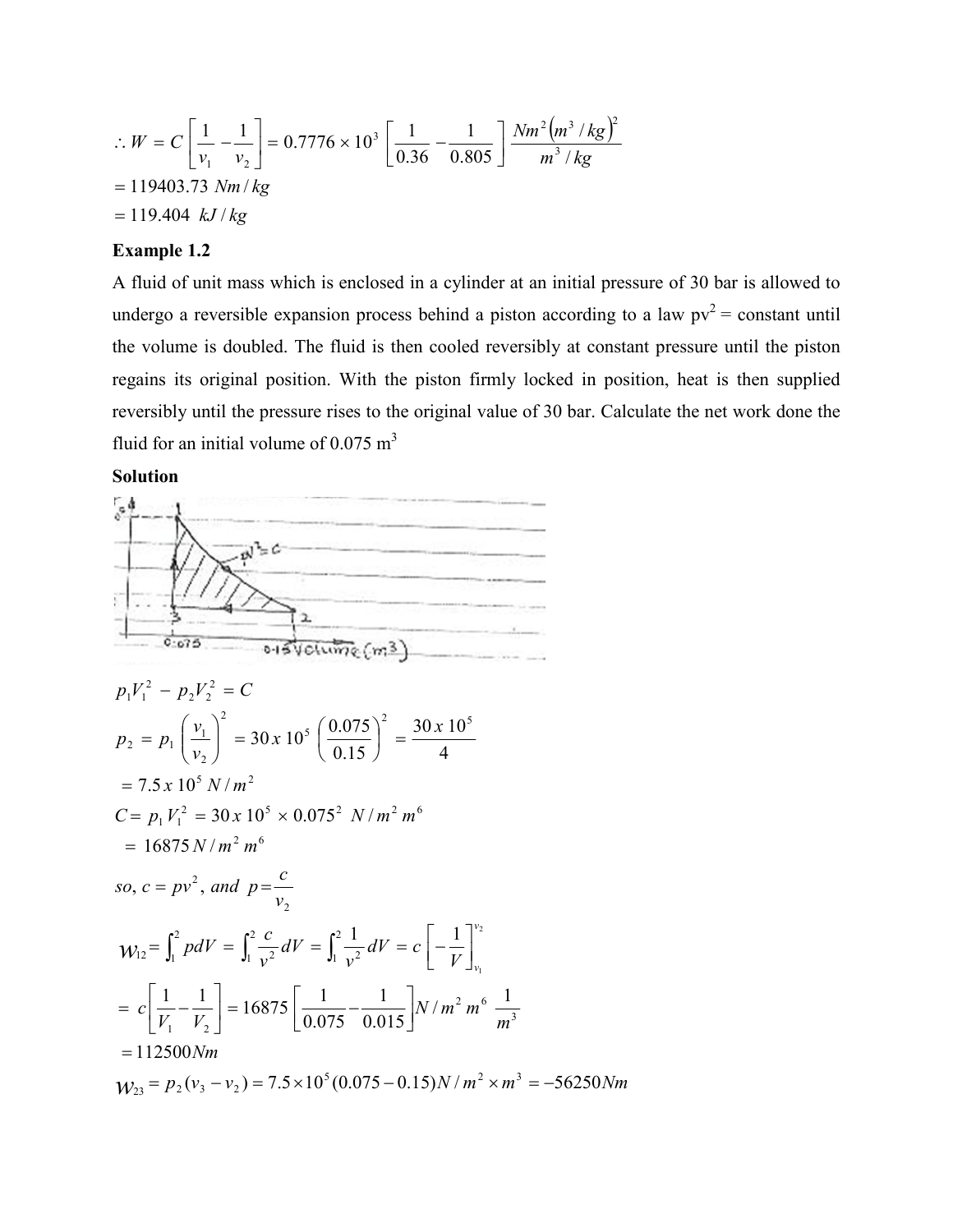$= -56250$  Nm

 $W_{31} = 0$  since the piston is locked in position  $dV = 0$ 

Net work done =  $W_{12} + W_{23} + W_{31}$ 

 $= 112500 - 56250 + 0$ 

 $= 56250$ Nm

Hence the net work done by the fluid is 56.25 kJ

## **PRACTICE QUESTIONS**

**1**. A fluid at 10 bar is enclosed in a cylinder behind a piston, the initial volume being

0.05 m . Calculate the work done by the fluid when it expands reversibly according to a law  $pv^3$  = C to a final volume of  $0.06 \text{ m}^3$  (7640 Nm)

**2.** 1 kg of a fluid is compressed reversibly according to a law  $pv = 0.25$ , where p is in bar and v is in  $m<sup>3</sup>/kg$ . The final volume is one-fourth of the initial volume. Calculate the work done on the fluid and sketch the process on a p-v diagram (3466 Nm)

**3.** 0.05 m<sup>3</sup> of a gas at 6.9 bar expands reversibly in a cylinder behind a piston according to the law  $pv^{1.2}$  = Constant, until the volume is 0.08 m<sup>3</sup>. Calculate the work done by the gas and sketch the process on a p-v diagram (15480 Nm)

**4.** A fluid is heated reversibly at a constant pressure of 1.05 bar until it has a specific volume of 0.1m<sup>3</sup>/kg. It is then compressed reversibly according to a law  $pv =$  Constant to pressure of 4.2bar, then allowed to expand reversibly according to a law  $pv^{1.7}$  Constant, and is finally heated at constant volume back to the initial conditions. The work done in the constant pressure process is 1515Nm, and the mass of fluid present is 0.2 kg. Calculate the network of the cycle and sketch the cycle on a p-v diagram (781 Nm)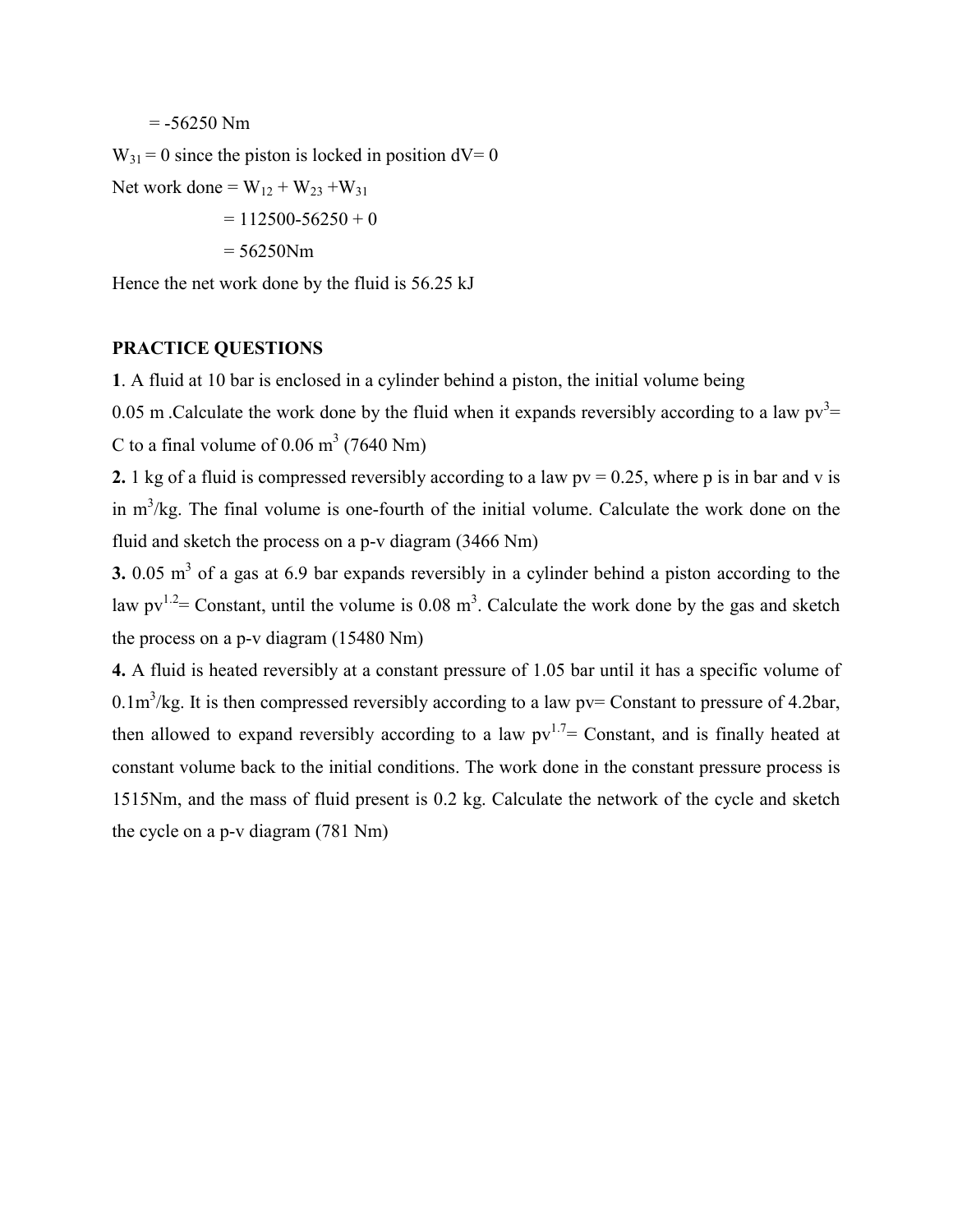### **2.0 THE FIRST LAW OF THERMODYNAMICS**

The first law is concerned with the principle of conservation of energy as applied to closed systems which undergo changes of state due to transfer of work and heat across the boundary. It is in fact, a statement of the law of conservation of energy as applied to heat energy and mechanical work that energy can neither be created nor destroyed though it can be transformed from one form to another.

The law states that, when a closed system is taken through a thermodynamic cycle, the net heat supplied to the system from its surroundings is equal to the net work done by the system on its surroundings.

Mathematically,  $\Sigma \partial O = \Sigma \partial W$ 

Where  $\Sigma$  represents summation for a complete cycle. This implies that network done can never be greater than the heat supplied. `

### **EXAMPLE 2.1**

In a certain steam plant the turbine develops 2000 kW. The heat supplied to the steam in the boiler is 3800 kJ/kg, the heat rejected by the steam to the cooling water in the condenser is 3100 kJ/kg and the feed-pump work required to pump the condensate back into the boiler is 10 kW. Calculate the steam flow rate.

#### **Solution**



Steam Plant

 $\Sigma$  ∂Q = Q<sub>in</sub>- Q<sub>out</sub> = 3800-3100 =700 kJ/kg

Let the steam flow rate be  $\dot{m}$  kg/s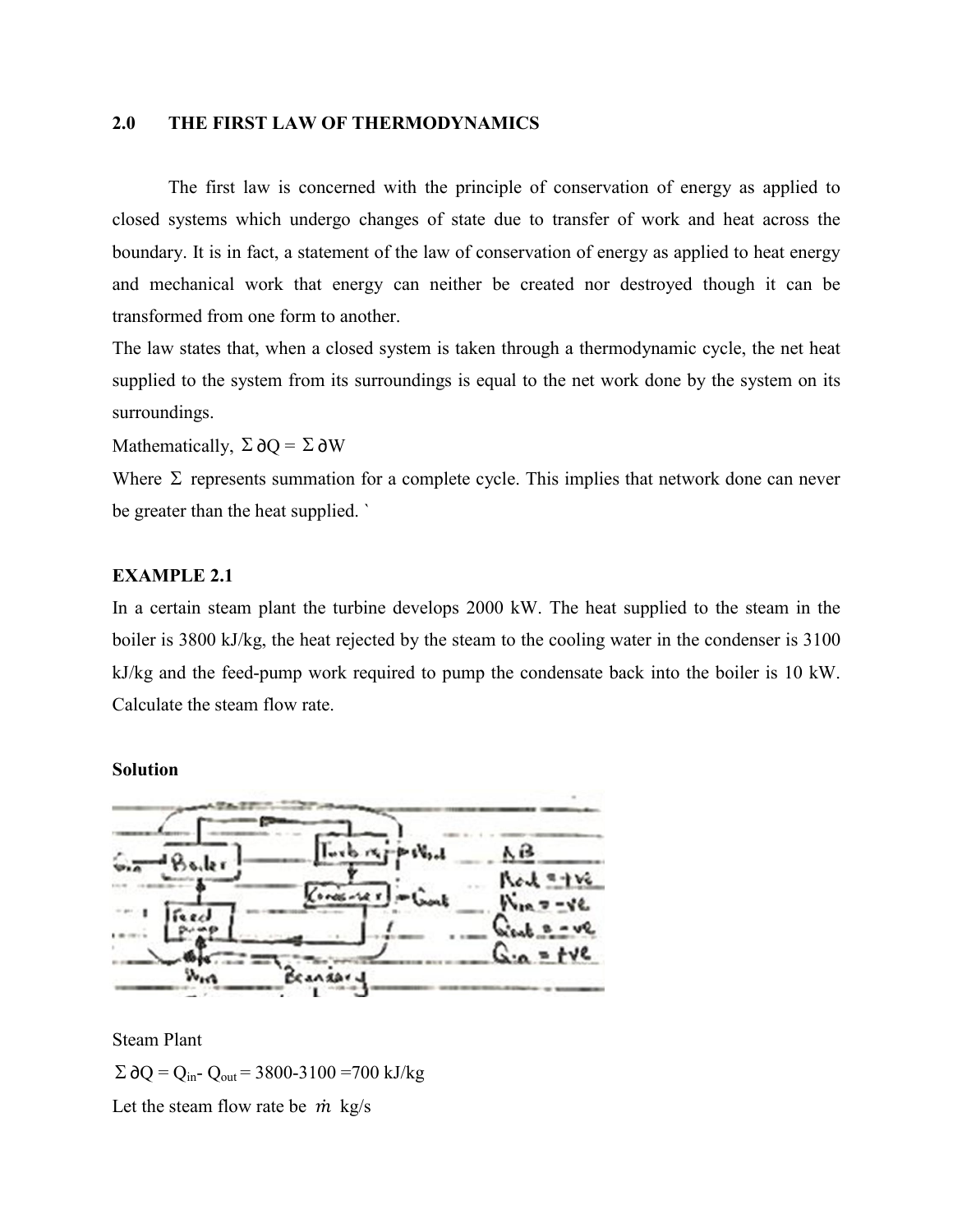Then,  $\Sigma \partial Q = \dot{m} \times 700 = 700 \dot{m} \text{kw}$  $\Sigma \, \partial W = W_{\text{out}} - W_{\text{in}} = 2000 - 10 = 1990 \, \text{kW}$ But  $\Sigma \partial Q = \Sigma \partial W$  $700 \text{ m} = 1990$  $\dot{m} = 1990/700 = 2.84 \text{ kg/s}$ i.e. mass flow rate of steam required  $= 2.84 \text{ kg/s}$ 

# **COROLLARIES OF THE FIRST LAW**

Corollaries are basic propositions or inferences about the behaviour of thermodynamic systems deduced from the laws of thermodynamics. Corollaries of the first law of thermodynamics are stated as follow:

# **COROLLARY 1**

There exists a property of a closed system such that a change in its value is equal to the difference between the heat supplied and the work done during any change of state.

Mathematically,  $\Sigma(\partial Q - \partial W) = du$ 

Where U denotes the property so discovered called internal energy of the system.

i.e.  $Q-W = (U_2-U_1)$  for a non-flow process.

# This equation is called **non-flow energy equation (NFEE)**

Internal energy, which is the intrinsic energy of a body not in motion, being a property, can be said to reside in the system and it can be increased or decreased by a change of state.

# **COROLLARY 2**

The internal energy of a closed system remains unchanged if the system is isolated from its surroundings.

# **COROLLARY 3**

A perpetual motion machine of the first kind is impossible. That is, a system cannot produce work continuously without absorbing heat-energy from the surroundings.

# **NON FLOW ENERGY EQUATION**

From the first corollary of the first law, the following can be rightly deduced.

Gain in internal energy = Net heat supplied- Network done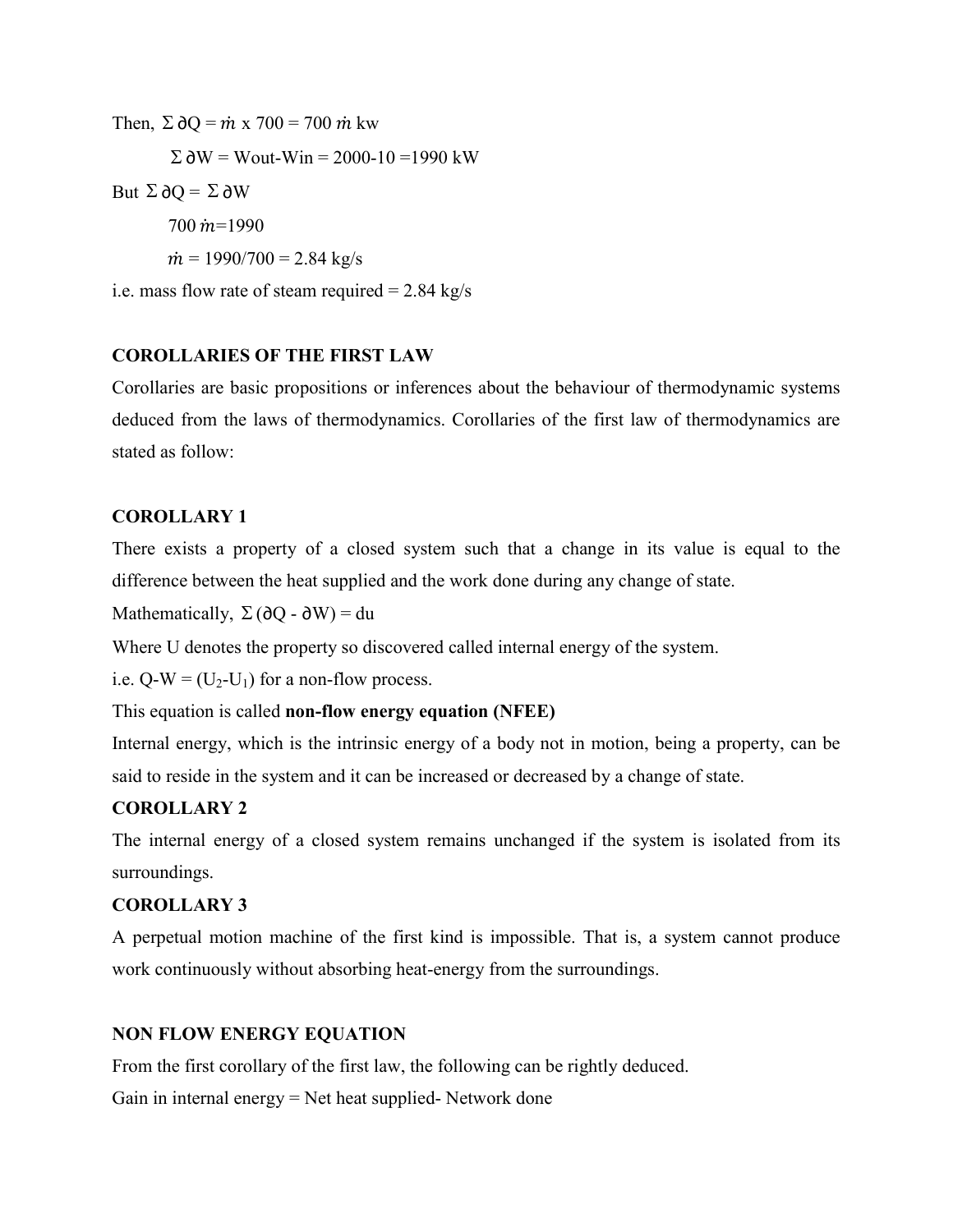Mathematically,  $dU = \sum_{i=1}^{n} \partial Q - \sum_{i=1}^{n} \partial Q$ 1  $\int_{1}^{2}$ ∂Q  $-\sum_{1}^{2}$ ∂W

For a single process between state 1 and state 2, we have,  $U_2-U_1 = Q-W$  for a non-flow process or in differential form,  $dU = \partial Q - \partial W$ , where U is the specific internal energy in kJ/kg This equation is true for both reversible and irreversible processes. For reversible non-flow process  $dw = pdv = mpdv$ 

But  $\partial Q = dU + \partial W = du + p dv$  for unit mass

$$
Q = (u_2 - u_1) + \int_1^2 pdv
$$

The above equation is true for ideal reversible non-flow processes.

## **EXAMPLE 2.2**

In the compression stroke of an internal combustion engine, the heat rejected to the cooling water is 145 kJ/kg and the work input is 190 kJ/kg. Calculate the change in specific internal energy of the working fluid stating whether it is a gain or loss.

## **SOLUTION**

 $Q_{\text{out}} = 145 \text{ kJ/kJ}, W_{\text{in}} = 190 \text{ kJ/kg}$  $=-145 - (-190)$ *gain ininernal energy* = 45 kJ / kg  $=45$   $kJ$  /  $kg$  $U_2 - U_1 = Q - W$  $=-145 + 190$ 

## **Example 2.3**

In the cylinder of an air motor, the compressed air has a specific internal energy of 4200 kJ/kg at the beginning of the expansion and a specific internal energy of 2050 kJ/kg after expansion. Calculate the heat flow to or from the cylinder when the work done by the air during the expansion is 1050 kJ/kg.

## **SOLUTION**

 $U_1 = 4200$  kJ/kg,  $U_2 = 2050$  kJ/kg,  $W_{out} = +1050$  kJ/kg  $2050 - 4200 = Q - 1050$  $U_2 - U_1 = Q - W$ 

$$
-2150 = Q - 1050
$$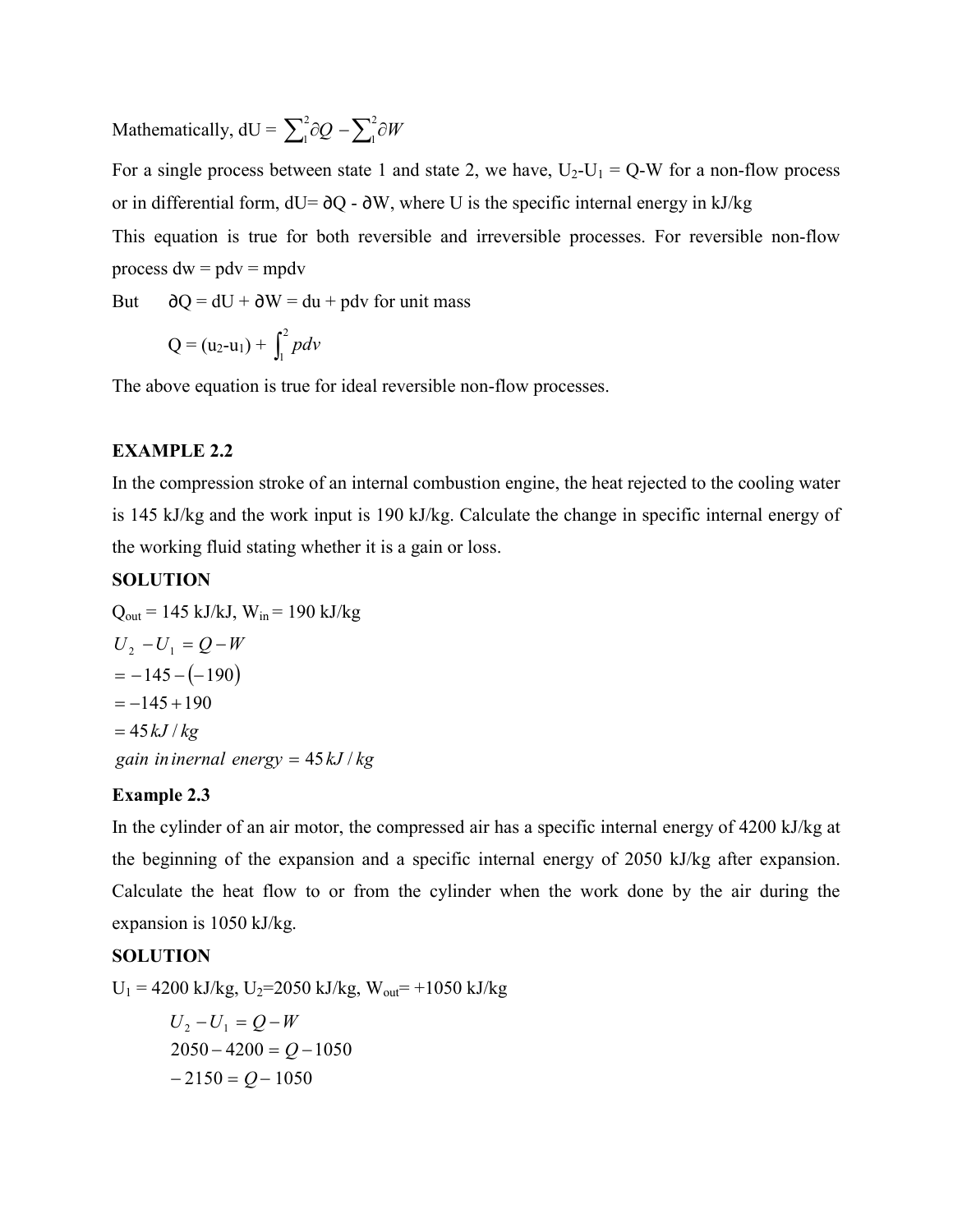$Q = -2150 + 1050$ 

 $Q = -1100$  kJ/kg

i.e. heat rejected by the air  $= 1100 \text{kJ/kg}$ 

### **PRACTICE QUESTIONS**

- **1.** An air compressor which compresses air at constant internal energy rejects 80 kJ of heat to the cycling water for every kilogram of air. Calculate the work done during compression stroke per kilogram of air (80 kJ/kg)
- **2.** In the compression stroke of a gas engine the work done on the gas by the piston is 90 kJ/kg and the heat rejected to the cooling water is 52 kJ/kg. Calculate the change in specific internal energy (38 kJ/kg)
- **3.** The gases in the cylinder of an internal-combustion engine has a specific internal energy of 950 kJ/kg and a specific volume of 0.08  $m^3$ /kg at the beginning of expansion. The expansion of the gases may be assumed to take place according to a reversible law  $pv^{1.4} =$ constant, from 50 bar to 1.6 bar. The specific internal energy after expansion is 180 kJ/kg. Calculate the heat rejected to the cylinder cooling water per kilogram of gases during the expansion stroke (-144 kJ/kg).

## **THE STEADY FLOW ENERGY EQUATION**

The governing equation for an open system with mass transfer across its boundary is referred to as **steady flow energy equation (SFEE).** This is analogous to non-flow energy equation for a closed system.

For a flow to be regarded as steady, the mass flow must be constant and the same at inlet and outlet and the fluid properties at any point in the open system must not vary with time.

Consider a unit mass of a fluid with specific internal energy u flowing steadily and moving with velocity C through a seam power plant shown in Fig. 2.1 below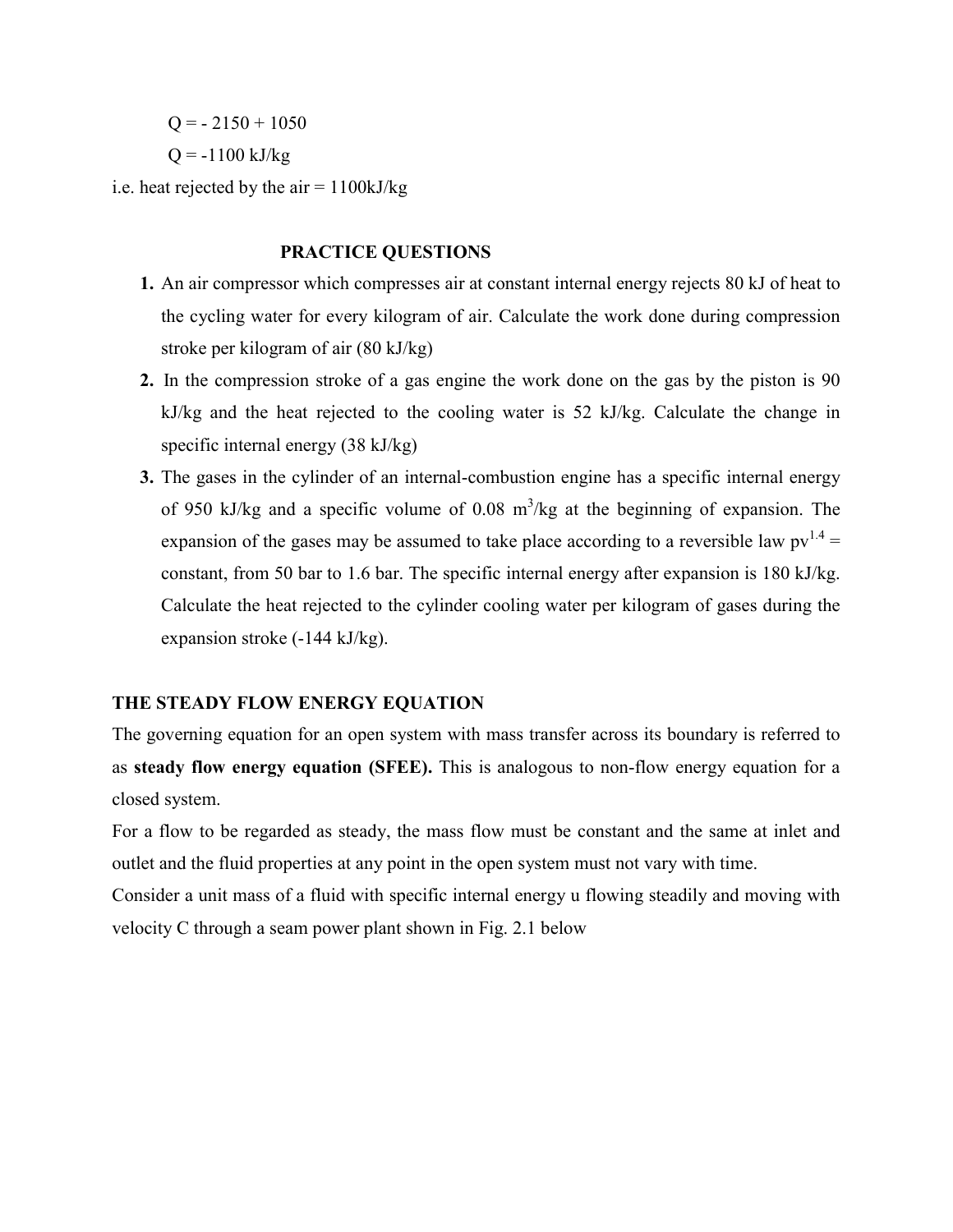

Fig. 2.1 Section of a steam power plant

The system above constitutes an open system with its boundary shown cutting the inlet pipe at section 1 and outlet pipe at section 2.

This boundary is often referred to as a control surface and the system as a control volume. Assuming a steady flow of heat Q per kg of fluid is supplied at the boiler and each kg of fluid does work W at the turbine.

Also considering an element of fluid at the entry of the boiler shown below.



Fig. 2.2 section at inlet of boiler

Energy required to push fluid element across the boundary

 $= p_1A_1 x 1 = p_1A_11 = p_1 x$  volume of fluid element

 $\therefore$  Energy required to move fluid element across the boundary at the eating =  $p_1v_1$ ; v<sub>1</sub>=specific volume at inlet.

Similarly,

Energy required to move fluid element across the boundary at the exit =  $p_2v_2$ ;  $v_2$  = specific volume at exit.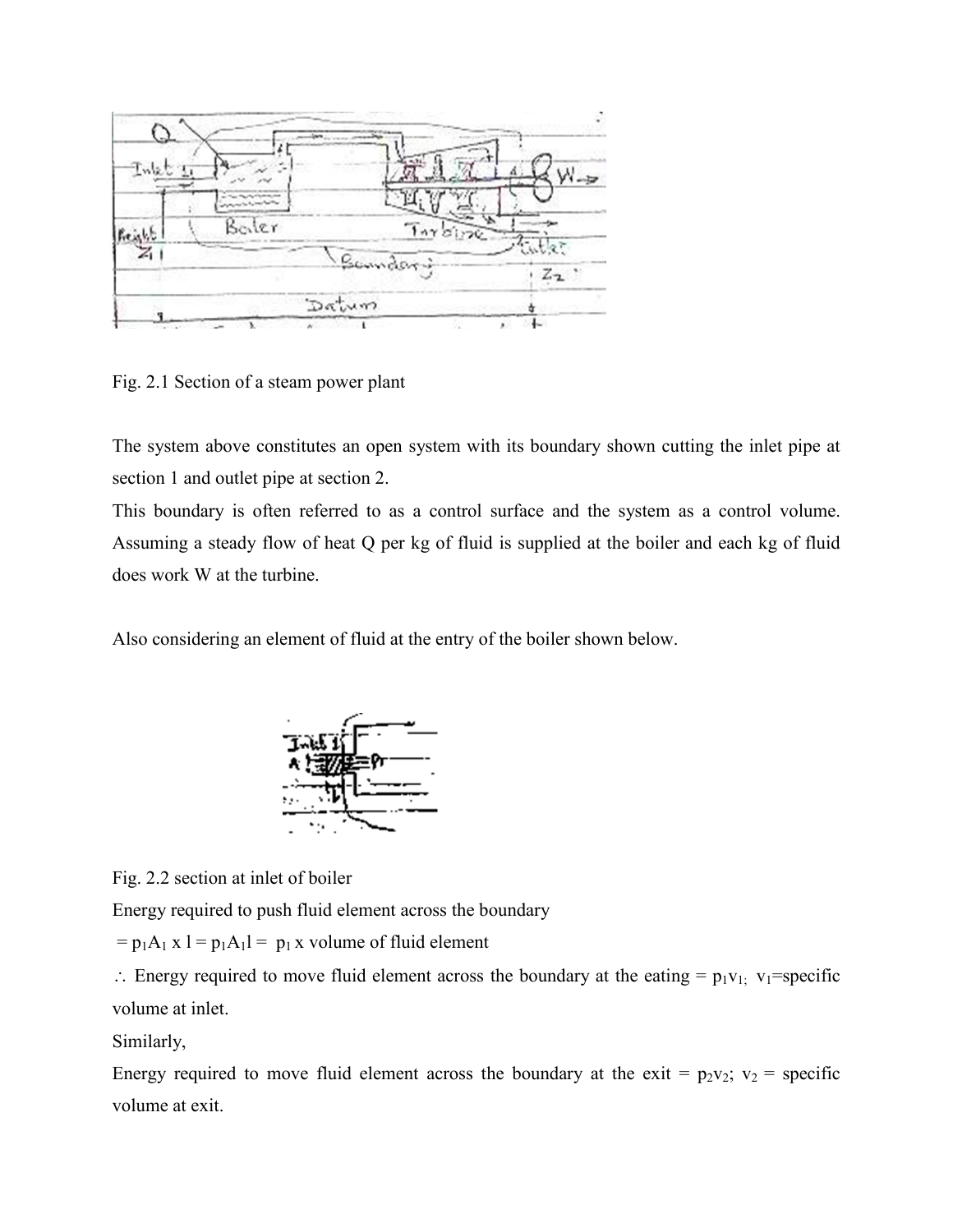Total energy entering the system consists of the energy of the flowing fluid at inlet, energy term  $p_1v_1$  and the heat supplied Q i.e.

$$
E_{in} = u_1 + \frac{1}{2}c_1^2 + gz_1 + p_1v_1 + Q
$$

Total energy leaving the system consists of energy of the flowing fluid at the exit, energy term  $p_2v_2$  and the output work W

$$
E_{out} = u_2 + \frac{1}{2}c_2^2 + gz_2 + p_2v_2 + W
$$

Since the flow of fluid into and out of the system with heat and work crossing the boundary are steady, then  $E_{in} = E_{out}$ . Thus

$$
u_1 + \frac{1}{2}c_1^2 + gz_1 + p_1v_1 + Q = u_2 + \frac{1}{2}c_2^2 + gz_2 + p_2v_2 + W
$$

The sum of specific internal energy and pv term is given the symbol h and is called specific enthalpy i.e.  $h = u + pv$ 

By writing h for  $(u+pv)$ , the equation reduces to

$$
h_2 + \frac{1}{2}c_1^2 + gz_1 + Q = h_2 + \frac{1}{2}c_2^2 + gz_2 + W
$$
  

$$
Q - W = (h_2 - h_1) + \frac{1}{2}(c_2^2 - c_1^2) + g(z_2 - z_1)
$$

where Q and W are the heat and work transfers per unit mass flow through the system.

The above equation is called the **steady flow energy equation (SFEE)** and provides the basic means for studying most open systems of importance in engineering. In nearly all problems in practice, the potential energy term  $g(z_2-z_1)$  is either zero or negligible compared with other terms. It has been included in the equation for the sake of completeness and hence can be omitted in analysis.

For steady flow, the mass flow rate over a cross section of the flow at inlet is constant and equal to the mass flow rate at exist.

i.e. 
$$
\dot{m}_{in} = \dot{m}_{out} = \dot{m}
$$

and mass flow rate is the ratio of volume flow rate (AC) and specific volume (v) hence, mass

flow rate 
$$
\dot{m} = \frac{A_1 C_1}{v_1} = \frac{A_2 C_2}{v_2} = \rho A C
$$

This equation which expresses the principle of conservation of mass in steady flow is known as **continuity equation**.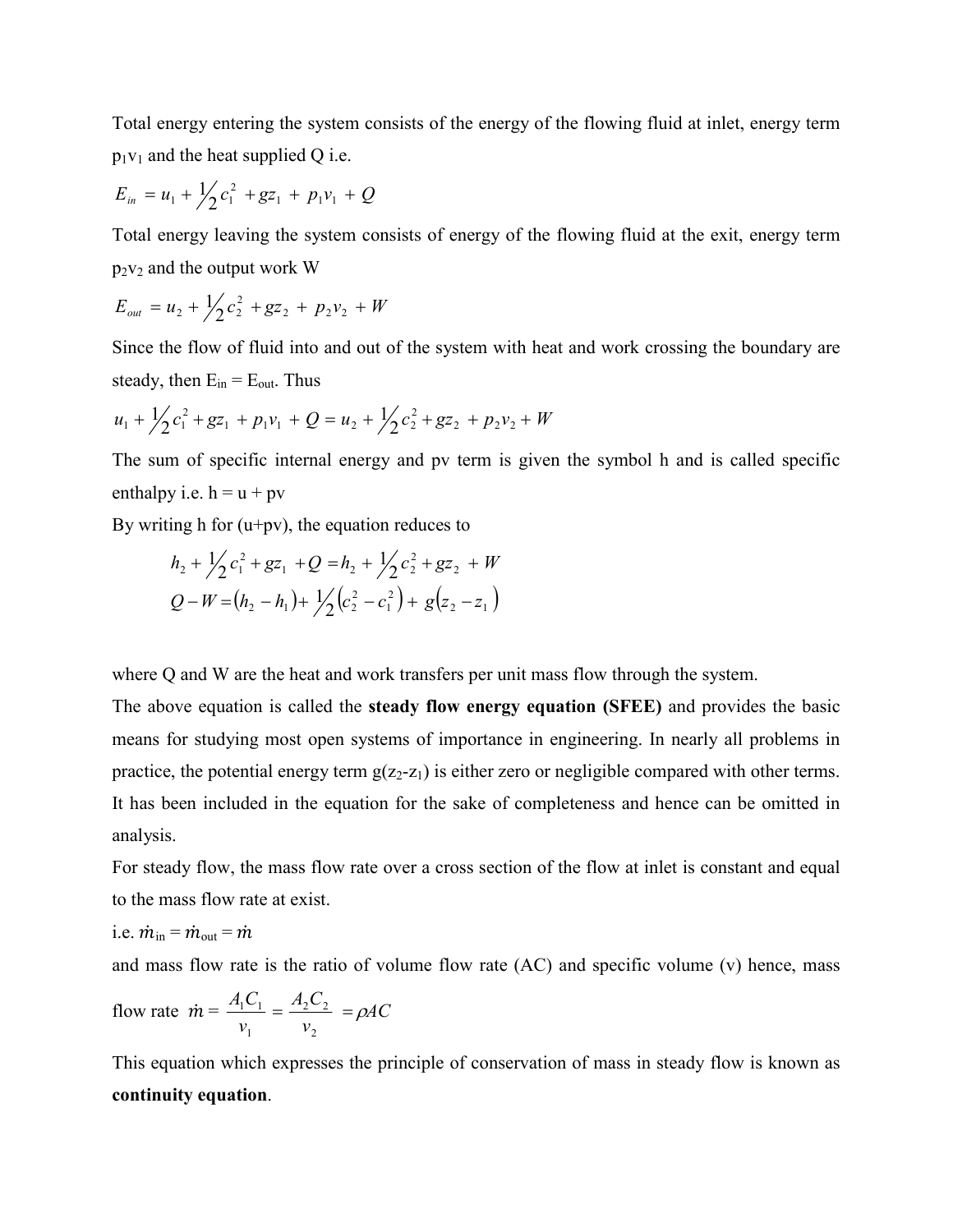# **EXAMPLE 2.4**

In a steam turbine unit, the mass flow rate of stream through the turbine is 17 kg/s and the power developed by the turbine is 14000 kw. The specific enthalpies of the steam at inlet and exit of the turbine are 1200 kJ/kg and 360 kJ/kg while the velocities are 60 m/s and 150 m/s respectively. Calculate the rate at which heat is rejected from the turbine. Also find the area of the inlet pipe given that the specific volume of the steam at inlet is  $0.5 \text{ m}^3/\text{kg}$ .

## **SOLUTION**



## **Given**

 $In = 17$  kg/s,  $W = 14000$  kw,  $h_1 = 1200$  kJ/kg,  $h_2 = 360$  kJ/kg  $C_1 = 60$  m/s,  $C_2 = 150$  m/s,  $v_1 = 0.5$  m<sup>3</sup>/kg To determine Q From SFEE, neglecting the potential energy term

$$
Q-W = in (h_2 - h_1) + \frac{1}{2} in (c_2^2 - c_1^2)
$$
  
\n
$$
Q = 14,000 = 17(360 - 1200) + \frac{1}{2}(17)(150^2 - 60^2)
$$
  
\n
$$
= -14280 + 160.65 = -14119.35kW
$$
  
\n
$$
Q = -14119.35 + 1400 = -119.35kW
$$
  
\ni.e. heat rejected = 119.35 kW  
\nTo determine inlet area A<sub>1</sub>  
\nFrom the continuity equation,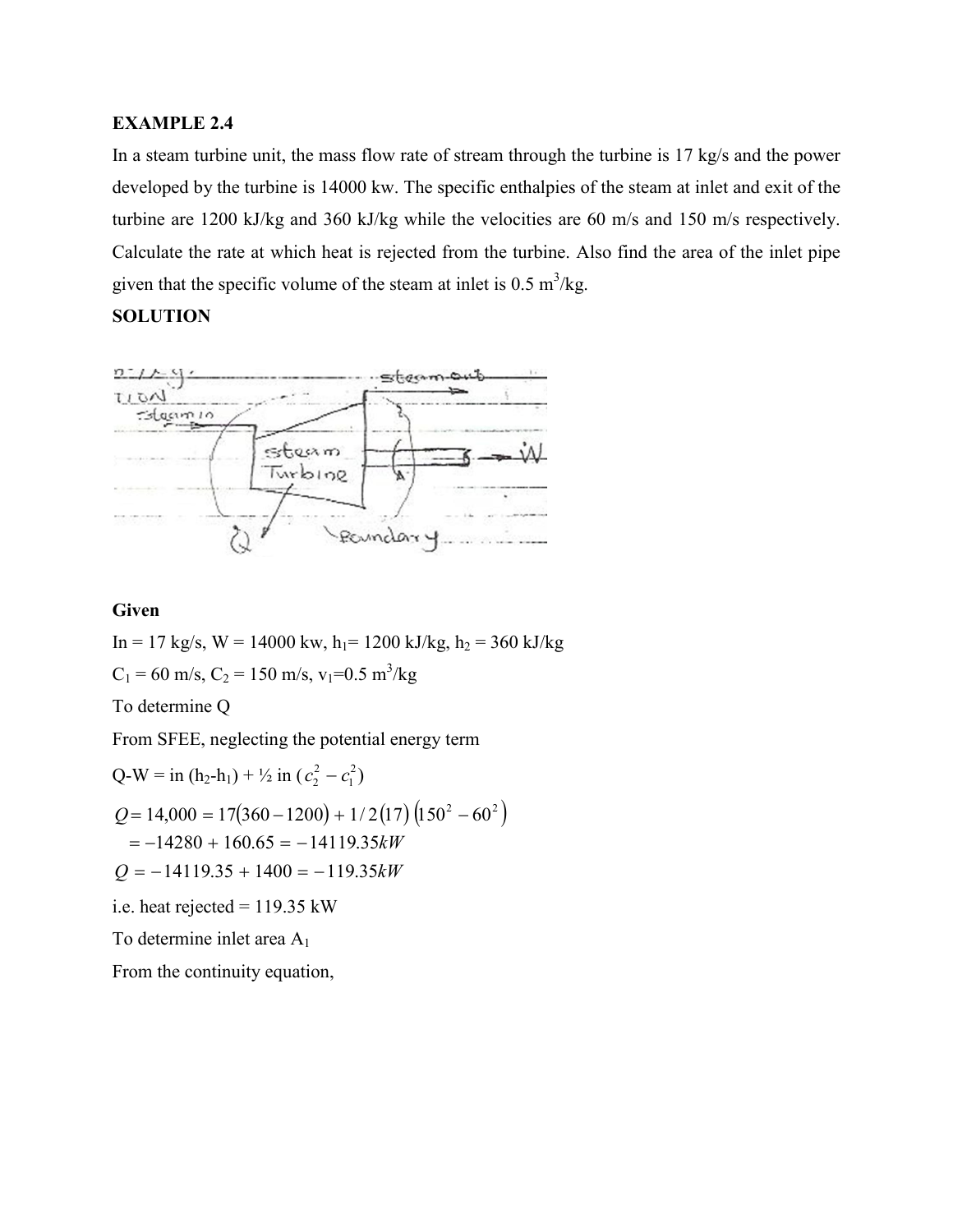$$
m = \frac{A_1 C_1}{v_1} \text{ and } A_1 = \frac{mv_1}{C_1}
$$

$$
A_1 = \frac{mv_1}{C_1} = \frac{17 \times 0.5}{60}
$$

$$
= 0.142 m^2
$$

i.e. inlet area  $A_1 = 0.142 m^2$ 

## **EXAMPLE 2.5**

At the inlet to a nozzle employed for increasing the velocity of a steadily flowing fluid, the specific enthalpy and the velocity of the fluid are 3025 kJ/kg and 60 m/s respectively. The specific enthalpy of the fluid at the exit is 760 kJ/kg. The nozzle is horizontal and there is a negligible heat loss from it. Calculate the fluid velocity at the exit, and also find the mass flow rate of the fluid when the inlet area is  $0.1m^2$  and inlet specific is  $0.19 \text{ m}^3/\text{kg}$ . If the specific volume at the nozzle exit is  $0.5m<sup>3</sup>$ . Determine the exit area of the nozzle.

## **SOLUTION**



## **Solution**

**Given** 

$$
h_1 = 3025 \, kJ / kg, \ C_1 = 60 \, m / s, \ h_2 = 2790 \, kJ / kg
$$
\n
$$
A_1 = 0.1 \, m^2, \ v_1 = 0.19 \, m^3 / kg, \ v_2 = 0.5 \, m^3 / kg
$$

Determine  $C_2$ 

From SFEE, neglecting the potential energy term

Once the nozzle is horizontal i.e.  $z_1 = z_2$ 

$$
Q-W = (h_2 - h_1) + 1/2 (C_2^2 - C_1^2)
$$

But no heat and work cross the boundary

i.e. 
$$
Q = 0
$$
 and  $W = 0$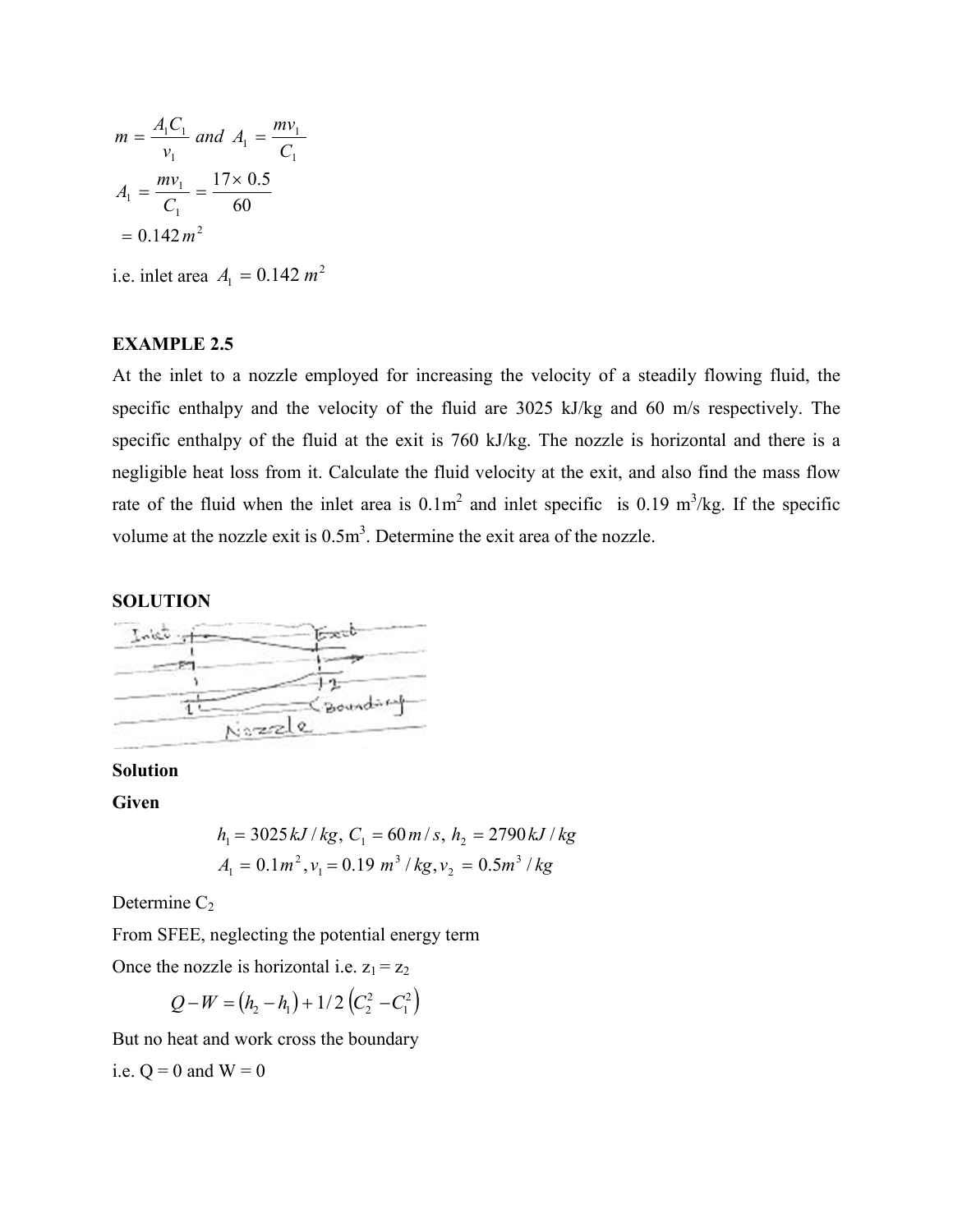$$
h_1 + 1/2 C_1^2 = h_2 + 1/2 C_2^2
$$
  
3025×10<sup>3</sup> + 1/2(60)<sup>2</sup> = 2790×10<sup>3</sup> + 1/2 C<sub>2</sub><sup>2</sup>  
3026.8×10<sup>3</sup> - 2790×10<sup>3</sup> = 1/2 C<sub>2</sub><sup>2</sup>  
C<sub>2</sub><sup>2</sup> = 2(236.8 x10<sup>3</sup>)  
= 473.6×10<sup>3</sup>  
C<sub>2</sub> =  $\sqrt{4736 \times 10^3}$   
C<sub>2</sub> = 688.19 m/s

i.e. fluid velocity at  $exit = 688.19$  m/s

From continuity equation,

$$
\dot{m} = \frac{A_1 C_1}{v_1} = \frac{0.1 \times 60}{0.19}
$$

Inlet mass flow rate= 31.59 kg/s

Also, 
$$
\vec{m} = \frac{A_1 C_1}{v_1} = \frac{A_2 C_2}{v_2}
$$
  

$$
A_2 = \frac{m v_2}{C_2} = \frac{31.59 \times 5}{688.19}
$$

$$
= 0.02295 m^2
$$

i.e. the exit area  $A_2 = 0.02295$  m<sup>2</sup>

## **PRACTICE QUESTIONS**

- 1. A steady flow of steam enters a condenser with a specific enthalpy of 2300 kJ/kg and a velocity of 350m/s. The condensate leaves the condenser with a specific enthalpy of 160 kJ/kg and a velocity of 70 m/s. calculate the heat transfer to the cooling fluid per kilogram of steam condensed (02199 kJ/kg)
- 2. A steam turbine receives a steam flow of 4.35 kg/s and the power output is 500 kw. The heat loss from the casing is negligible. Calculate the change in specific enthalpy across the turbine when the velocity at entrance is 60 m/s, the velocity at exist s 360 NS, and the inlet pipe is 3m above the exhaust pipe. (433 kJ/kg)
- 3. A turbine operating under steady-flow conditions receives steam at the following state: pressure 13.8 bar, specific volume  $0.143 \text{ m}^3/\text{kg}$ , specific internal energy 2590 kJ/kg, velocity 30 m/s. The state of the steam leaving the turbine is as follows: pressure 0.35bar,